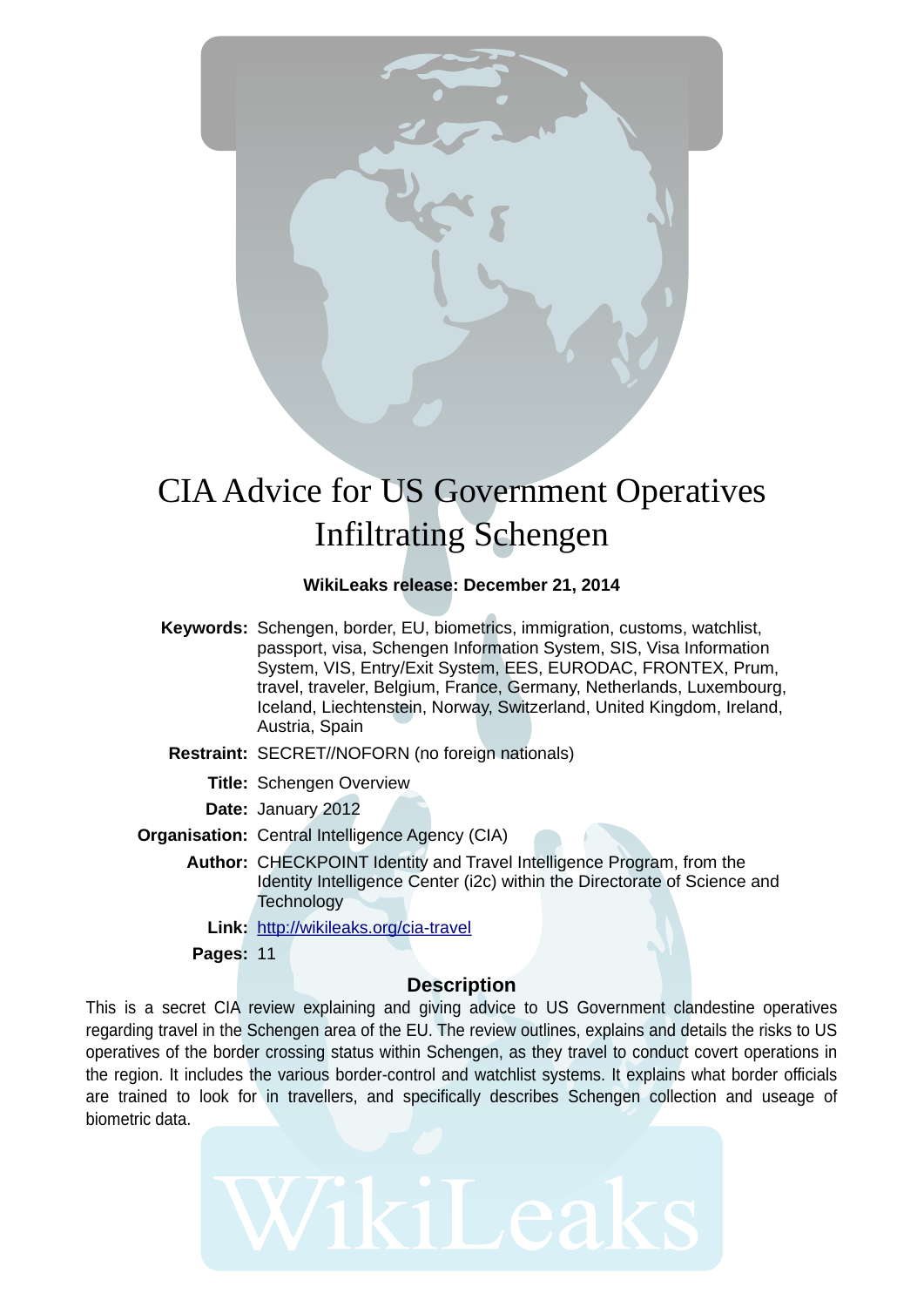

## Schengen Overview

i2c Analysis Group | Identity Analysis and Comparison Division | CHECKPOINT

## January 2012



 CL BY: 2313665 CL REASON: 1.4(c) DECL ON: 20370103 DRV FROM: Multiple Sources

**SECRET//NOFORN**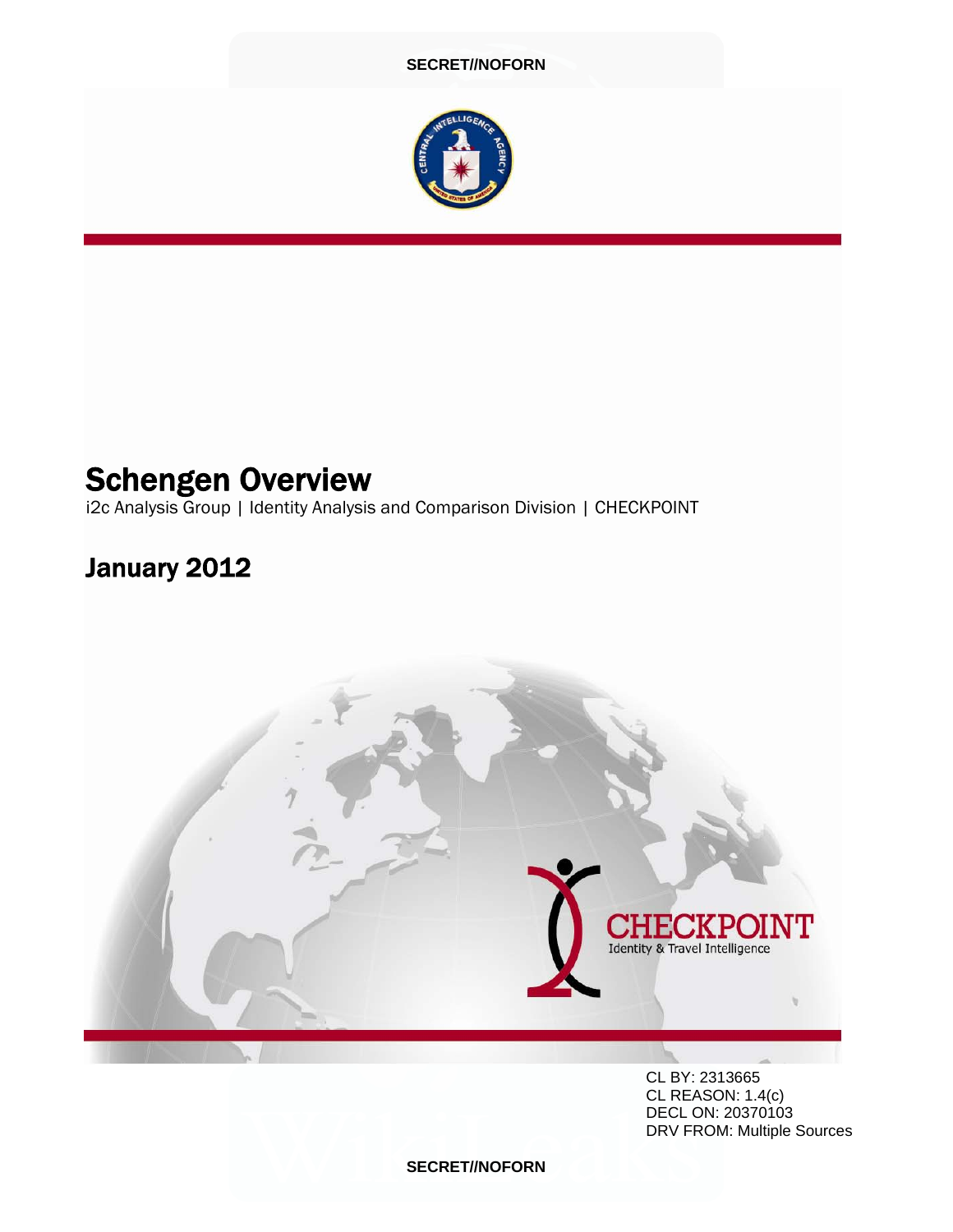#### **Executive Summary**

*The European Union's Schengen biometric-based border-management systems pose a minimal identity threat to US operational travelers because their primary focus is illegal immigration and criminal activities, not counterintelligence, and US travelers typically do not fit the target profiles. US-documented operational travelers are not required to provide biometric data when crossing the Schengen area's external borders.* (S//NF)

The European Union's creation of the Schengen area led to increased freedom of movement within the internal borders of its member states. Concurrently, the European Union has strengthened its external border security to prevent illegal immigrants and criminals from entering the Schengen area, where they would have freedom to travel unchecked from state to state. With the EU's assistance, Schengen member states have strengthened their external borders with specialized training; high-tech surveillance, inspection, and communications equipment; and vehicles and aircraft. The member states use computerbased watchlist systems at the external borders that are connected to common databases. The European Union has developed a number of database systems to promote information sharing while at the same time balancing privacy and security concerns. The European Union has an ongoing process to incorporate biometrics into these various systems to augment its law enforcement measures and to enhance immigration control by improving the identification and verification of travelers entering the Schengen area. (U)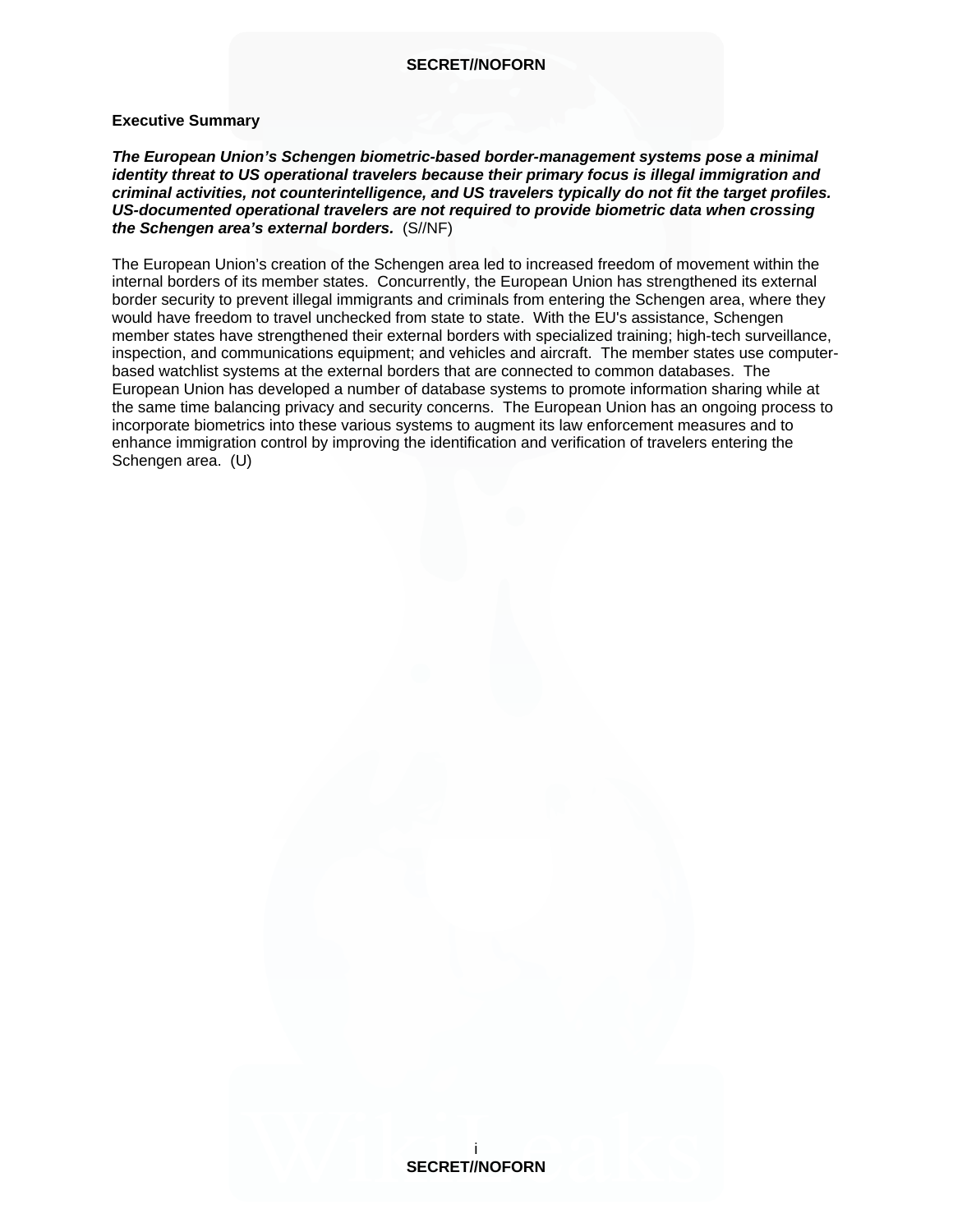#### **Scope Note**

This product has been prepared by CIA's CHECKPOINT Identity and Travel Intelligence Program. Located in the Identity Intelligence Center (i2c) within the Directorate of Science and Technology, CHECKPOINT serves the Intelligence Community by providing tailored identity and travel intelligence products. CHECKPOINT collects, analyzes, and disseminates information to help US intelligence personnel protect their identities and operational activities while abroad. (C//NF)

This product is an all-source intelligence product written at the SECRET//ORCON/NOFORN level. (C//NF)

Comments about this product are welcome and may be addressed to Chief, CHECKPOINT at 933-4651 (S) or 571-280-2530 (STE). (C//NF)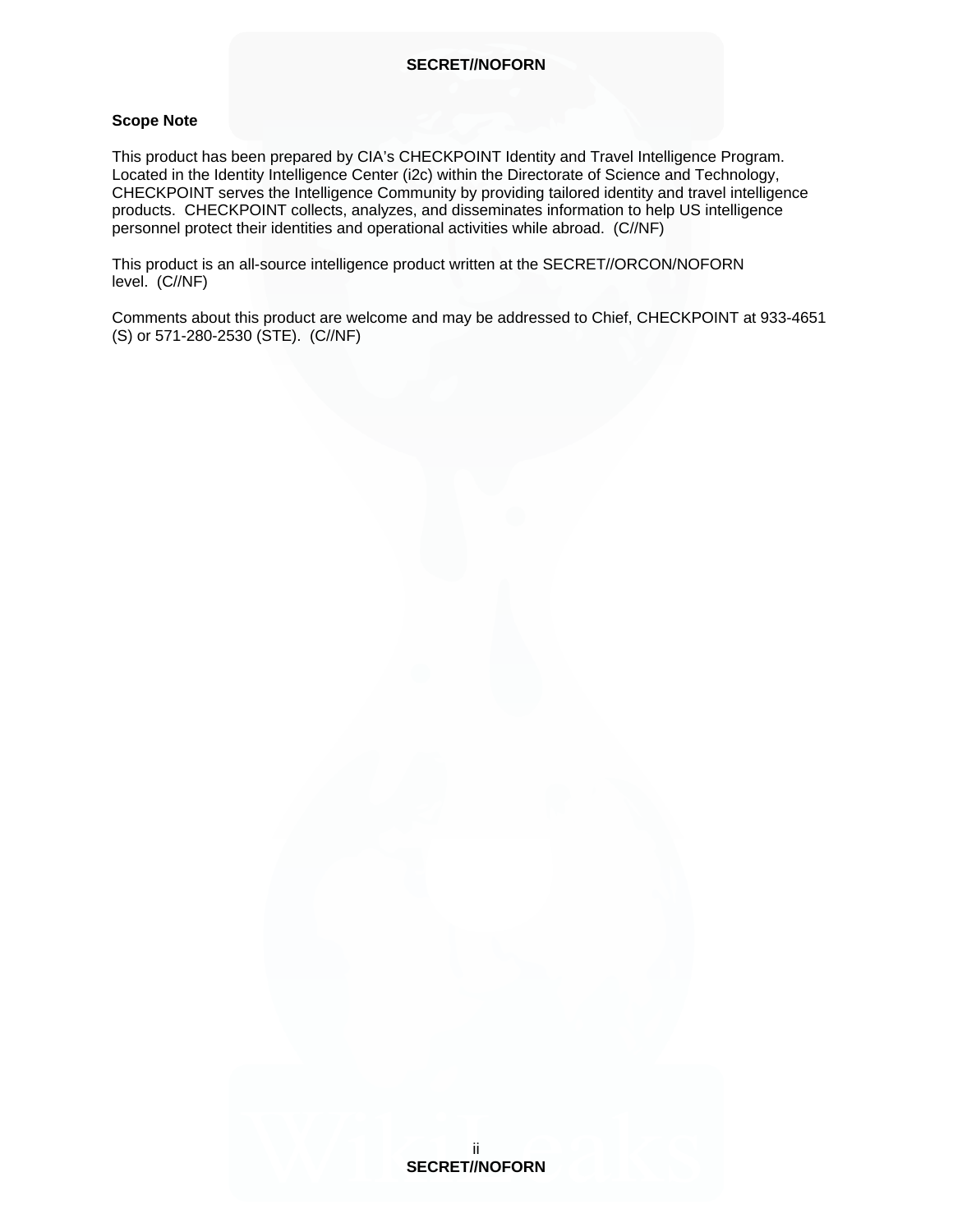#### **History**

The EU member states debated the concept of free movement of persons throughout the 1980s. Some member states believed that free movement should apply to EU citizens only, with internal border checks continuing to distinguish between EU and non-EU citizens. Other member states favored free movement for everyone, which would end internal border checks. Consensus among all member states initially could not be reached, but Belgium, France, Germany, Luxembourg, and the Netherlands decided in 1985 to create a territory without internal borders. This area became known as the "Schengen area," named after the town in Luxembourg where the first agreements were signed. (U)



The Treaty of Amsterdam, signed in

1997, expanded Schengen membership by 13 states. The treaty incorporated decisions since 1985 by the Schengen group members and the associated EU governing bodies and was ratified into EU law on 1 May 1999. (U)

Twenty-two EU countries and four non-EU countries—Iceland, Liechtenstein, Norway, and Switzerland now fully participated in the Schengen area. The United Kingdom and Ireland, which are EU members, participate only in certain parts of the Schengen initiative, such as law enforcement and judicial cooperation concerning criminal issues. (U)

Measures adopted by the member states as part of the cooperation under the Schengen agreement include:

- Abolishing checks at internal borders and replacing them with checks at the external borders;
- Establishing uniform external border-crossing and screening procedures;
- Separating air terminals and ports for people traveling within the Schengen area from those arriving from outside the area;
- Harmonizing conditions for entry and visas for short stays;
- Drawing up rules governing responsibility for examining applications from asylum seekers (Dublin Convention, replaced in 2003 by the Dublin II Regulation);
- Introducing cross-border surveillance rights and hot pursuit conditions for police forces in the Schengen member states;
- Strengthening judicial cooperation through faster extradition and notification of criminal judgments enforcement; and
- Creating the Schengen Information System (SIS). (U)

#### 1 **SECRET//NOFORN**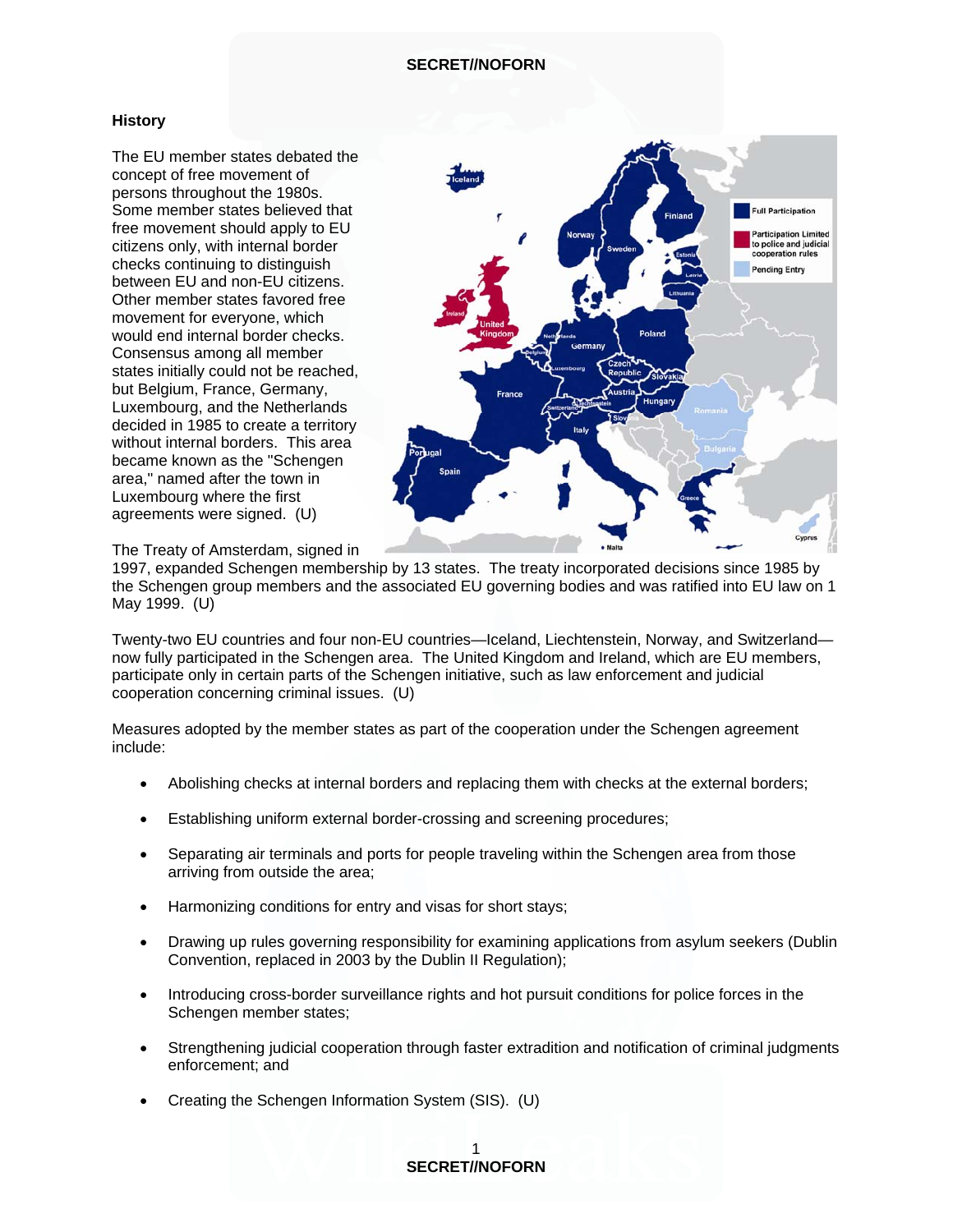#### **Watchlist and Border-control Systems**

#### **Schengen Information System (SIS) and SIRENE**

*SIS and SIRENE pose a minimal identity threat to US-documented operational travelers entering or exiting the Schengen area because the systems focus on illegal immigration and criminal activities and because US travelers typically receive minimal scrutiny. The identity threat is further minimized because the systems are not designed to track all travelers' history into and out of the Schengen area.* (S//NF)

The European Union introduced SIS as the main watchlist and immigration database in 1995 when customs and immigration checks at internal borders were removed between Schengen countries. SIS is a hit/no-hit query tool used by immigration and law enforcement officers to check individuals against a centralized database with categories such as lost and stolen identity documents, immigration violators, warrants, stolen vehicle alerts, and missing persons. SIS contains no biometric data. The system relies on data inputs from individual Schengen member states, all of whom have access to read the information provided. (S//NF)

The threshold for including data in SIS is decided on a national level, and member states supply information via national networks and can control and modify only their own data. Some countries enter more records than others, creating a disproportionate number of lookouts submitted, even among countries with similar populations. The records automatically expire after five years but can be renewed by the originating member states. SIS information is updated twice daily from the main SIS server in Strasbourg, France. (S//NF)

Member states screen travelers at ports of entry using national and SIS watchlist information. SIS alerts can result in three actions: notifying authorities of the country originating the alert when a positive encounter occurs, overt inspection and possible denial of entry, or immediate arrest. (S//NF)

SIRENE (Supplementary Information Request at the National Entry) supplements SIS by linking each national system through the central SIS database in Strasbourg, France. When hits register on the SIS watchlist, SIRENE provides additional information using materials contained in national files. SIRENE officers are on duty around the clock to enter alerts, provide or receive additional information on alerts, and coordinate cross-border police cooperation. SIRENE processing is manual, relying on typed Microsoft Word files in English sent via e-mail. The typical response time for a SIRENE report is 24 hours. (S//NF)

#### **SIS II**

The European Union plans to deploy the secondgeneration of SIS—SIS II—in March 2013. *SIS II will incorporate biometric capabilities but will still pose only a minimal identity threat to US operational travelers because it will be used primarily to identify watchlisted criminals and illegal immigrants entering or exiting the Schengen area.* SIS II will be a web-based platform that can exchange and store biometric data (fingerprints and digital photographs) and textual biographic data. The system also will include enhanced safeguards to protect data. The EU plans to extend SIS II access to Europol and Eurojust to assist investigations. (S//NF)

Europol is the European Union's criminal intelligence organization. Founded in 1992, Europol seeks to improve the effectiveness and cooperation of EU member law enforcement authorities against organized crime and terrorism. (U)

Eurojust was established in 2002 to enhance the effectiveness of authorities within member states who are investigating and prosecuting serious crossborder and organized crime—specifically by facilitating the execution of international mutual legal assistance and the implementation of extradition requests. (U)

#### **Schengen Visa**

*The Schengen visa poses a minimal risk to operational travelers because US tourist-passport holders do not require visas to enter the Schengen area.* France, Greece, and Spain require US official- or diplomatic-passport holders to obtain visas when traveling to their countries on official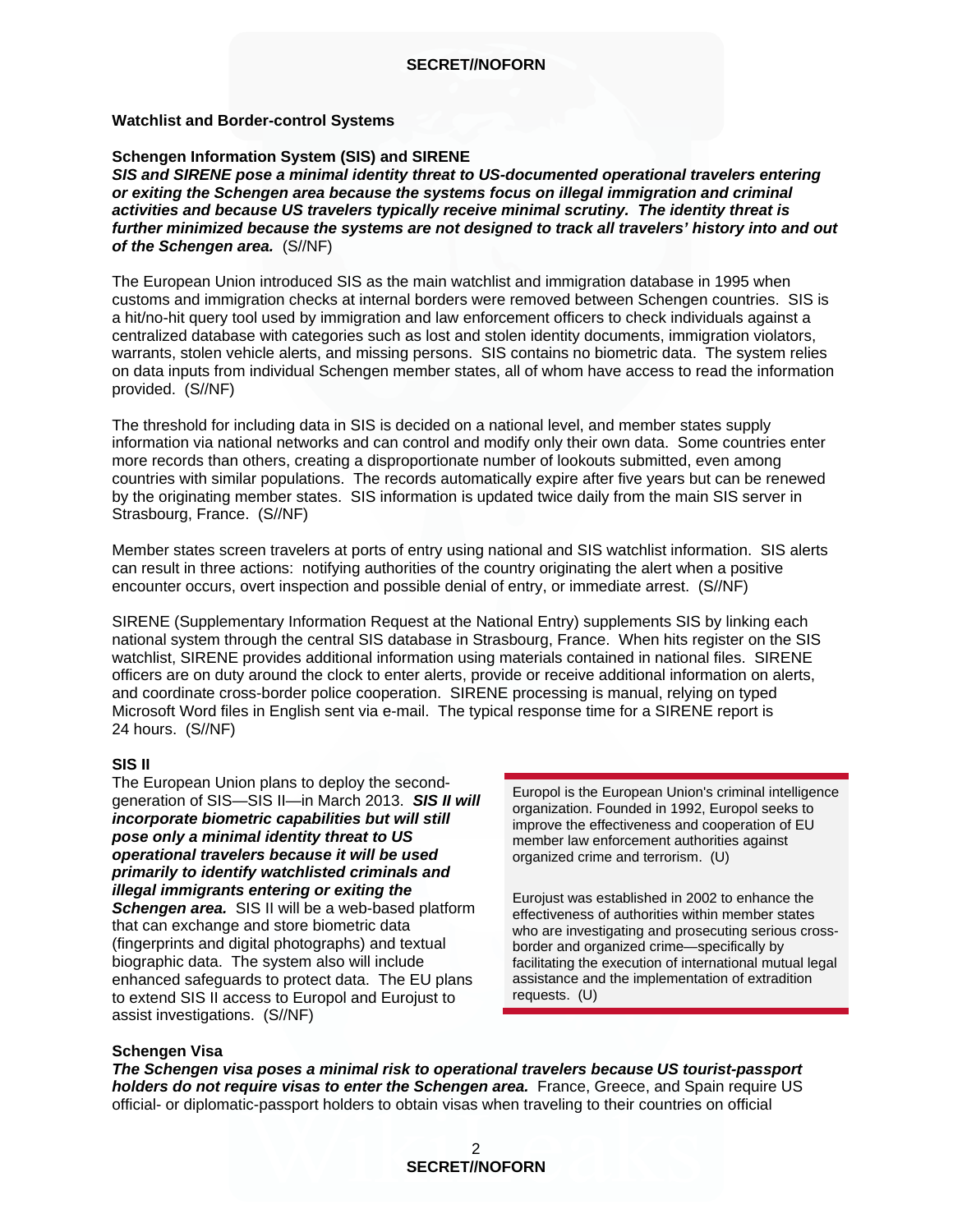business. US travelers carrying official or diplomatic passports do not require visas when transiting the external borders of any of the other Schengen countries. Visas are required to enter a Schengen country for citizens from more than 100 countries, largely in the Near East, South Asia, East Asia, Africa, Latin America, and the former Soviet Union. (S//NF)

The Schengen visa simplifies travel by allowing travelers to enter multiple member countries without obtaining additional documentation. The visas contain photographs of the holders and allow holders to stay up to 90 days within a six-month period for tourist or business purposes. For multiple-entry Schengen visas, travelers apply at the embassy or consulate of the first Schengen country they will enter. Multiple-entry visa holders may leave and return any number of times within the six-month period, but the stays may not total more than 90 days. If travelers needing visas for Schengen countries plan to visit only one member state, they may apply at the embassy or consulate of that particular country. (S//NF)

Schengen member states have no cross-state communication that allows them to share data on visa applicants. This shortcoming prompted EU officials to develop a new visa system—the Visa Information System (VIS)—to improve visa data exchanges among member states. The advent of VIS includes upgrades to the Schengen visa, specifically the inclusion of travelers' biometric data. The European Union intends to replace the current visa system with VIS and is implementing VIS in phases by geographic region. Until VIS is fully deployed, the current visa system and VIS are simultaneously in operation. (U)

#### **Visa Information System (VIS)**

*VIS poses a low identity threat for operational travelers because nonofficial US travelers do not require visas to enter the Schengen area. It is unclear whether US official- and diplomaticpassport holders traveling to France, Greece, or Spain will be required to provide biometrics when obtaining their visas. The identity threat for non-US-documented travelers required to obtain Schengen visas will increase as VIS is rolled out worldwide.* (S//NF)

VIS has begun to replace the current Schengen visa system and became operational on 11 October 2011 for member states with consular posts in North Africa (Algeria, Egypt, Libya, Mauritania, Morocco, and Tunisia). The next VIS implementations will be in the Near East (Israel, Jordan, Lebanon, and Syria) and the Gulf (Afghanistan, Bahrain, Iran, Iraq, Kuwait, Oman, Qatar, Saudi Arabia, United Arab Emirates, and Yemen). (S//NF)

VIS facilitates the exchange of visa data between member states and is designed to prevent a practice known as "visa shopping," where an applicant who is refused a visa by one Schengen member state applies for a visa in another member state. VIS conducts a one-to-many (1:N) fingerprint search of the database to determine whether a person's fingerprints are already contained in the database, possibly under another identity. VIS also verifies that the traveler is the same person to whom the visa was issued by conducting a one-to-one (1:1) comparison of a traveler's fingerprint collected at a port of entry with the fingerprint stored in the database at the time of the visa application. (U)

Applicants for Schengen visas must go to an EU embassy or consulate and provide fingerprints and digital photographs. These data are valid for five years and are stored in the central VIS database. The data in VIS for each visa applicant will include biographic data, a digital photograph, 10 fingerprints, links to previous visa applications, and links to application files of persons traveling with the applicant (e.g., spouse, children). (U)

VIS consists of a central system (C-VIS) and a communications infrastructure connected to the national systems (N-VIS) developed by each member state. Member states are responsible for connecting their embassies and consulates, border-crossing points, and other authorities to the central VIS via their national systems. An encrypted network is specifically dedicated to VIS data and the exchange of data between the central and national systems. (U)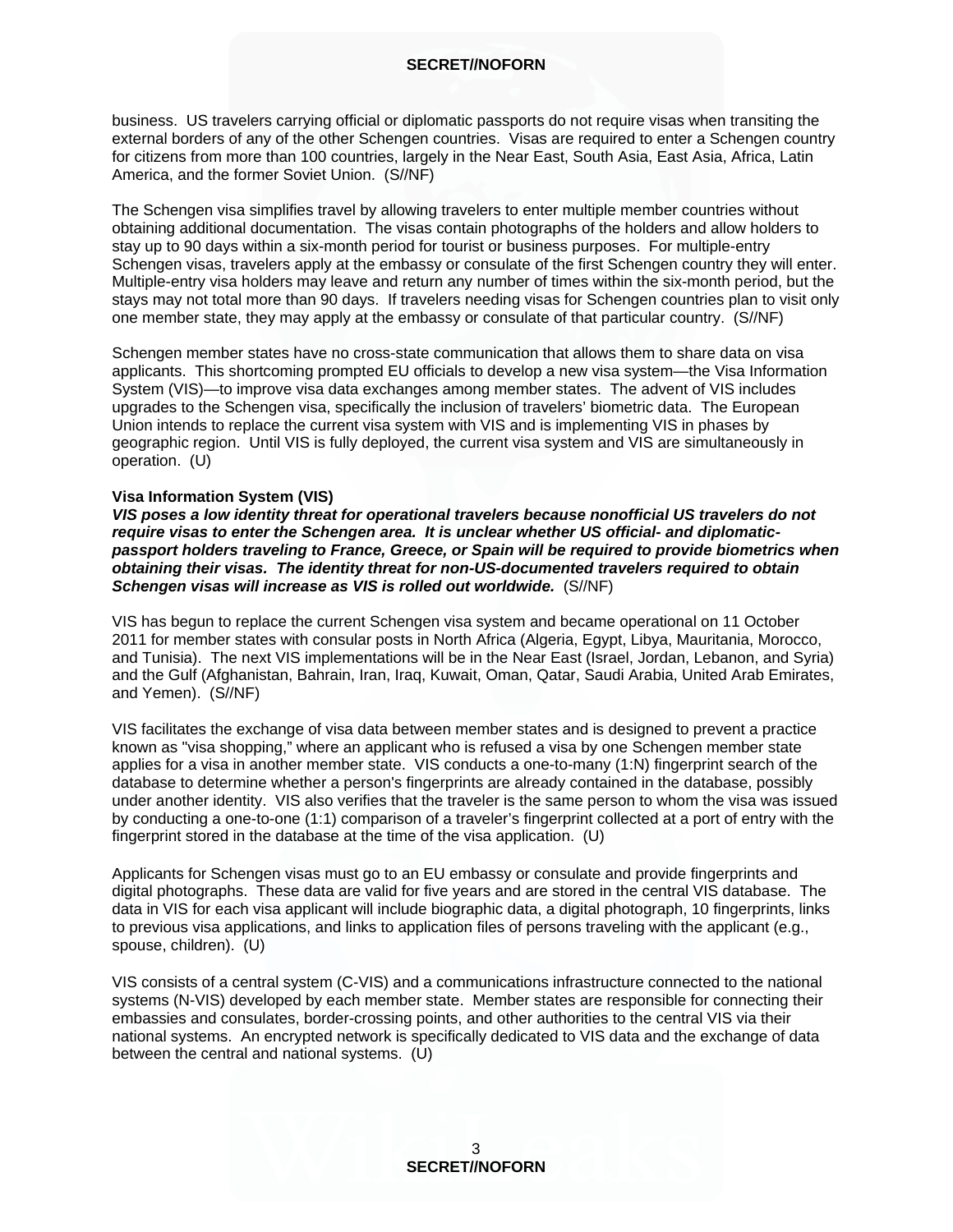#### **Entry/Exit System (EES)**

*The implementation of EES is dependent on the deployment of SIS II and VIS and is scheduled to become operational by 2015.* The European Commission proposed in February 2008 the establishment of an entry/exit system to better confront irregular immigration, specifically individuals with short-term visas who overstay the three-month limit. *EES is an automatic system that will record and store the time and place of entries and exits by non-EU travelers, including those who do not require visas.* Travelers who require visas would register their biometric data (fingerprints and digital photographs) when applying for visas under VIS. How long the biometric data would be held is not yet clear. Holders of local border permits, national long-stay visas, or residence permits would be exempt from being processed by EES. (S//NF)

The European Commission is one of the main institutions of the European Union. It represents and upholds the interests of the European Union as a whole. It oversees and implements EU policies by: proposing new laws to the European Parliament and the European Council, managing the European Union's budget and allocating funding, enforcing EU law (together with the Court of Justice), and representing the EU internationally, for example, by negotiating agreements between the European Union and other countries. The 27 commissioners, one from each EU member state, provide the Commission's political leadership during their five-year terms. Each commissioner is assigned responsibility for specific policy areas by the European Commission president. (U)

*The European Commission is considering requiring travelers who do not require visas to provide biometric data at their first place of entry into the Schengen area, which would increase the identity threat level for all US travelers.* (S//NF)

#### **EURODAC**

*EURODAC poses a minimal threat to US operational travelers because its primary focus is irregular immigration and asylum applicants.* EURODAC (European Dactyloscopie) is a fingerprint database that allows EU member states to identify asylum applicants and persons who have been apprehended while unlawfully crossing an external border. By comparing fingerprints, member states can determine whether a foreign national has previously claimed asylum in another member state or whether an asylum applicant entered the EU territory unlawfully. EURODAC consists of a central database in Luxembourg that can be queried by member states to compare fingerprints of asylum applicants. In addition to fingerprints, data sent by member states include the member state creating the entry, the place and date of the asylum application (if applicable), applicant's gender, reference number, the date on which the fingerprints were taken, and the date on which the data were forwarded to the central database. Fingerprints are stored for 10 years and then deleted, unless residency is granted in a member state, in which case the fingerprints are deleted immediately from the database. Data relating to foreign nationals apprehended when attempting to cross an external border unlawfully are kept for two years from the date on which the fingerprints were taken, unless the foreign national receives a resident permit, becomes a citizen of a member state, or has left the territory of the member state, in which case the data are erased immediately. (S//NF)

#### **Other EU and Schengen Entities and Programs**

#### **FRONTEX**

*FRONTEX poses a limited identity threat to US operational travelers in Europe because it lacks operational authority and does not process personal data. The identity threat is further diminished because FRONTEX primarily focuses on illegal immigration and because EU and Schengen member states retain the responsibility for their own border security.* (S//NF)

FRONTEX is the EU agency responsible for making travel between member states as easy and convenient as possible while minimizing the threat of illegal entry into the European Union. The name FRONTEX derives from the French phrase "frontieres exterieures," meaning external borders. The agency was established in 2005 and has approximately 300 personnel based in Warsaw, Poland. (U)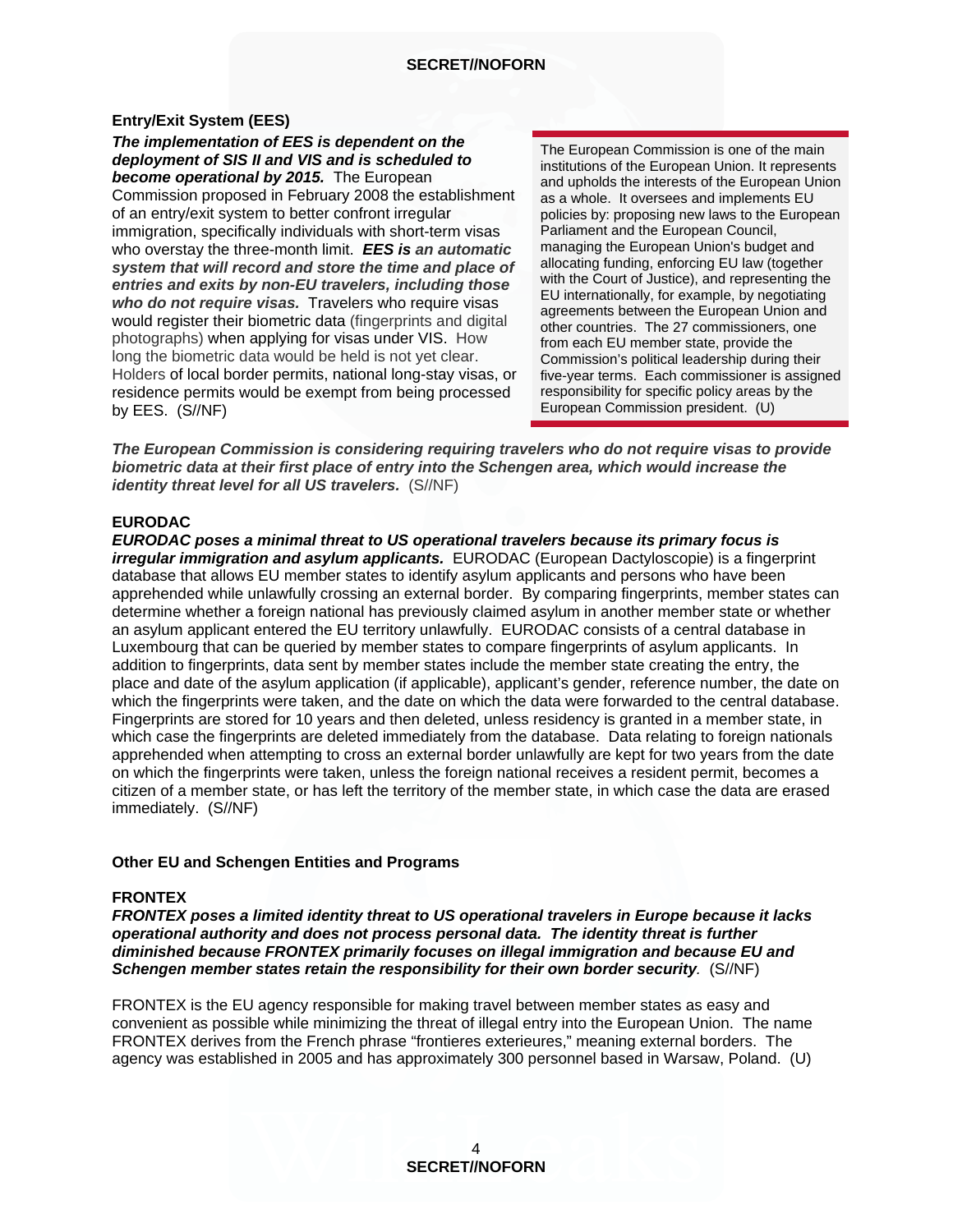FRONTEX coordinates EU border-control strategies and facilitates border-management cooperation among member states. Its purpose and function are to identify risks to the European Union's external borders, act as a platform for border security research and development efforts, facilitate bordermanagement cooperation among member states, and provide border-management training to member states. (U)

FRONTEX works with community and EU partners involved in securing EU external borders—including Europol, the European Police College, and customs bodies—and border-related law enforcement bodies responsible for internal security at the EU level. FRONTEX also facilitates cooperation with non-EU countries' border security authorities, focusing on countries identified as sources or transit routes of illegal migrants. (U)

#### **Treaty of Prum**

*The Treaty of Prum is a multi-country agreement on cross-border police cooperation and would not typically affect operational travelers.* The treaty—which was signed on 27 May 2005 by Austria, Belgium, France, Germany, Luxembourg, the Netherlands, and Spain—focuses on terrorism, crossborder crime, and illegal immigration. One goal is to improve the exchange of information to prevent and prosecute crime within the member states. Under the rules of the treaty, member states' law enforcement services have direct access to each others' databases and can access DNA, fingerprint, and vehicle registration information. In January 2007, the European Commission incorporated large parts of the treaty into the EU rule of law, making the treaty's policies applicable to all EU members. Iceland and Norway, non-EU members, signed onto the Treaty of Prum in 2010. (S//NF)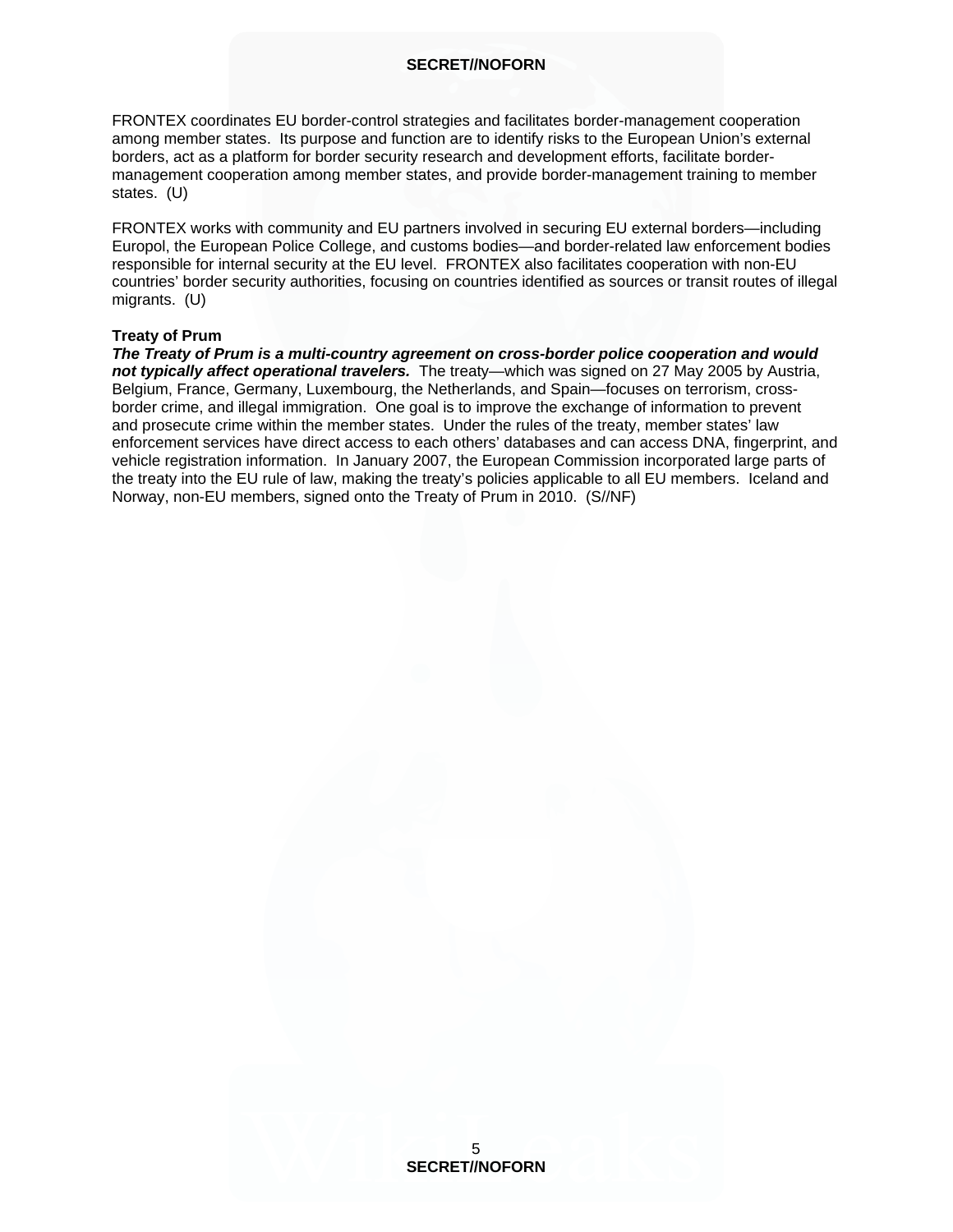#### **Appendix A: Schengen Border-check Guidelines for Foreigners**

#### *Schengen border-check guidelines for third-country nationals suggest that additional information or suspicious activity would be required to expose alias identities of tradecraft-conscious operational travelers, even those subjected to more thorough secondary screening.* (S//NF)

The European Commission issues a handbook for Schengen area border guards to ensure uniform border-control processing of foreign visitors. The handbook specifies that to enter Schengen countries, third-country nationals must:

- Possess valid travel documents authorizing them to cross the border.
- Have valid visas, when they are required.
- Meet certain conditions for their stays, such as having sufficient means to pay for their time in the Schengen area, for returning to their countries of origin, or for transiting to countries to which they are certain to be admitted.
- Not be the subjects of SIS alerts for refusal of entry.
- Not be threats to public policy, internal security, public health, or the international relations of any Schengen member state. (U)

The handbook advises border guards on how to conduct border checks and describes the minimum entry checks for third-country nationals. Border guards must:

- Look at travelers' faces first when taking travel documents.
- Compare the travelers' features with travel documents' images to see if they match.
- Check travel documents to rule out possibilities they are counterfeit or forged.
- Talk to and observe the travelers while performing any database checks. (U)

The handbook stipulates that more thorough (second-line) checks may be carried out in areas separate from the primary inspections to avoid delays in processing other travelers. If third-country nationals ask for the checks to be conducted in nonpublic areas designated for that purpose and the facilities exist, border-control officials must comply. In such cases, they must provide the third-country nationals with information (poster or leaflet) explaining the purpose of the checks and the procedures involved. Secondline checks on third-country nationals call for border guards to:

- Scrutinize travel documents for evidence of falsification or counterfeiting, using comparisons with current specimens and various technical aids, as needed.
- Examine entry and exit cachets to ascertain whether or not travelers have exceeded their authorized periods of stay.
- Verify points of departure, destinations, and purposes for visits, checking supporting documents when necessary.
- Confirm that travelers have sufficient funds—determined by the reference amounts set by each member state—to pay expenses during their stays in the Schengen area. Confirmations may be based on the cash, traveler's checks, and credit cards travelers have with them or by authorized declarations of sponsorship. Border-control officials may contact the issuing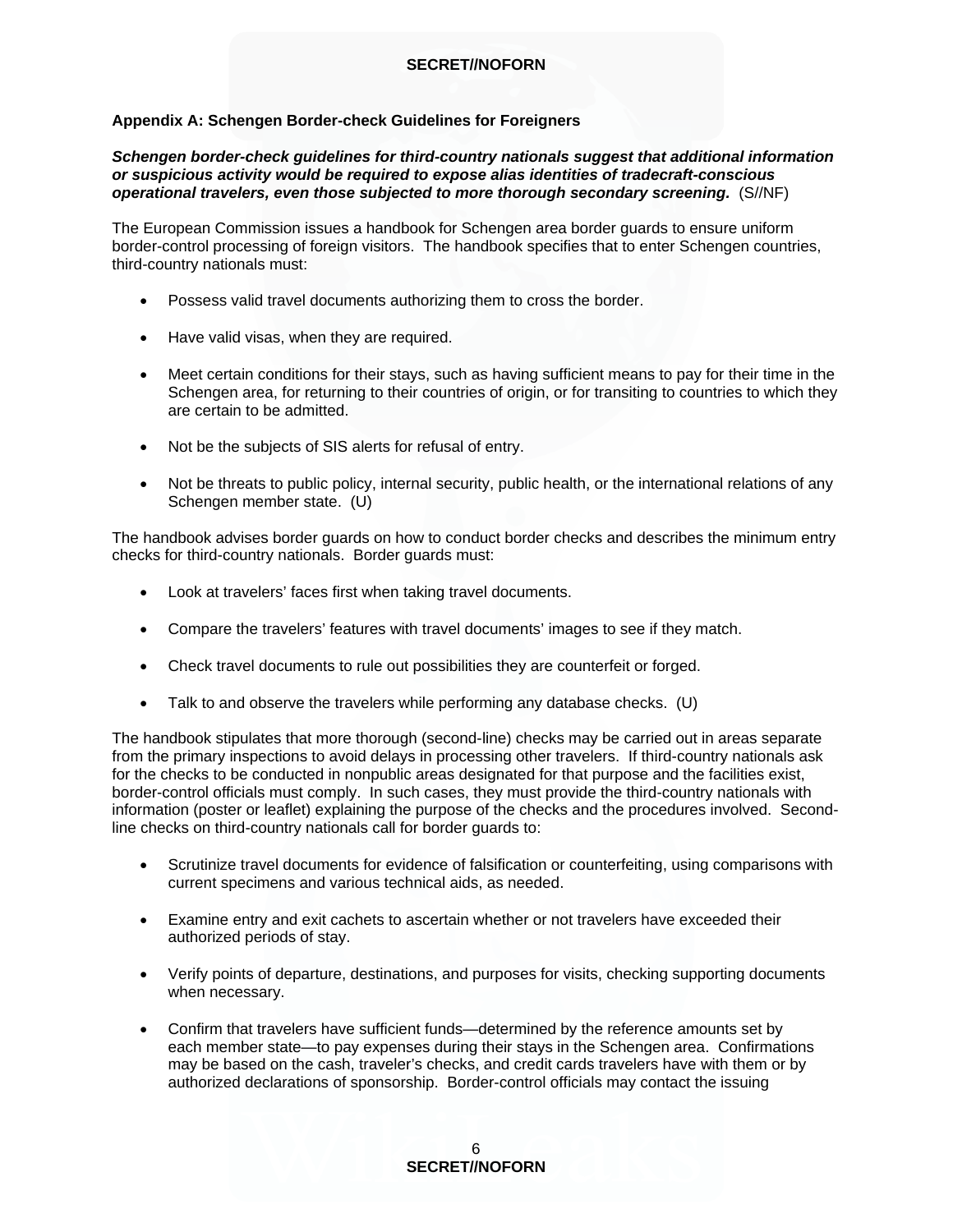companies of the travelers' credit cards or exchange offices. They also may directly contact hosts of invitations. (U)

EU citizens undergo a minimum check to establish their identities based on their travel documents. The minimum check consists of a rapid verification of the validity of the document and a check for signs of falsification or counterfeiting. (U)